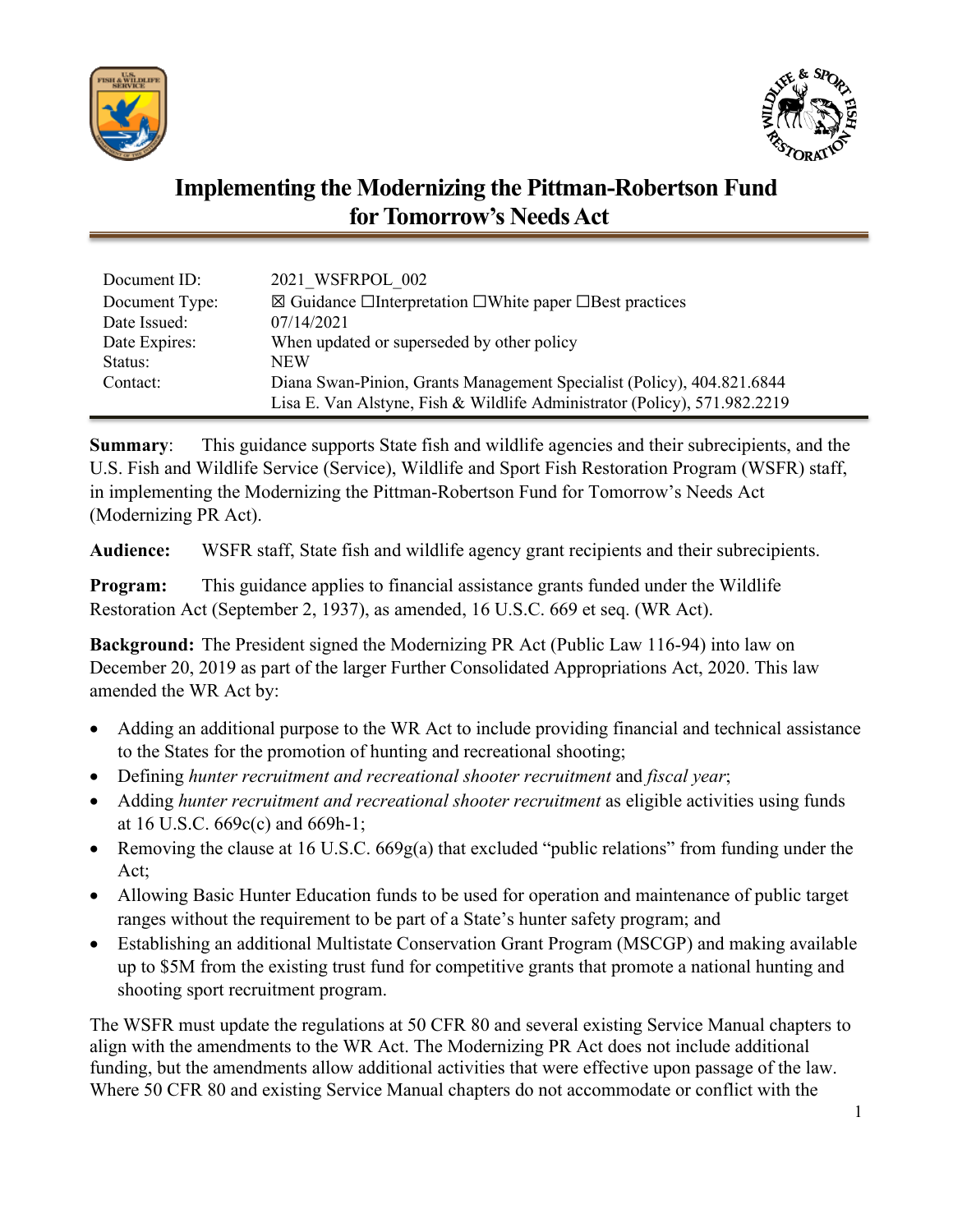amended WR Act, the WR Act prevails. To assist WSFR and State fish and wildlife agencies and their subrecipients in implementing the amended WR Act, we provide this information and guidance. States should direct any questions on eligibility of specific planned activities to their Regional WSFR Office.

**Authorities:** Wildlife Restoration Act (September 2, 1937), as amended, [16 U.S.C. 669 et seq.](https://uscode.house.gov/view.xhtml?path=/prelim@title16/chapter5B&edition=prelim) 

Uniform Administrative Requirements, Cost Principles, and Audit Requirements for Federal Awards, [2 CFR 200](https://www.ecfr.gov/cgi-bin/text-idx?SID=5ee4039756240f257289642ad4b52059&mc=true&node=pt2.1.200&rgn=div5) 

Financial Assistance: Wildlife Restoration, Sport Fish Restoration, Hunter Education and Safety<sup>1</sup>, [50 CFR 80,](https://www.ecfr.gov/cgi-bin/text-idx?SID=0e9b8b23df06164095eb68d8a840316d&mc=true&node=pt50.9.80&rgn=div5) August 27, 2019 (except those parts of the regulation that need to be updated to align with Public Law 116-94)

**Terms:** The following terms are applicable to this guidance.

*Allowable* refers to those costs that meet the general criteria to be charged to a Federal financial assistance award and comply with the basic considerations under 2 CFR 200.402-411, as well as the general principles for selected items of cost under 2 CFR 200.420-476.

*Eligible* refers to those activities or actions that may be funded under a Federal financial assistance program in order to accomplish a public purpose authorized by Congress under Federal statute (e.g., eligible activities for Wildlife Restoration grants as provided for in the WR Act (16 U.S.C. 669), or the implementing regulations at 50 CFR 80 (excepting any identified as not in alignment with the Modernizing PR Act amendments to 16 U.S.C. 669).

*Funding sources***\*** refers to:

- Traditional WR Federal funds apportioned under 16 U.S.C. 669c(b) of the WR Act. The source of these funds is the remaining excise taxes collected on firearms, ammunition, pistols, revolvers, handguns, bows, and certain archery equipment after all other deductions are removed from the Wildlife Restoration Trust Fund.
- Basic Hunter Education (BHE) Federal funds apportioned under 16 U.S.C. 669c(c) of the WR Act. The source of these funds is one-half of the excise taxes collected on pistols, revolvers, handguns, bows, and certain archery equipment.
- Enhanced Hunter Education (EHE) Federal funds apportioned under 16 U.S.C. 669h-1 of the WR Act. The source of these funds is the \$8 million taken from the total excise taxes collected on firearms, ammunition, pistols, revolvers, handguns, bows, and certain archery equipment.
- Traditional Multistate Conservation Grant Program (T-MSCGP) Federal funds, authorized for not more than \$3 million annually, under 16 U.S.C. 669h-2(a)(1)(A) of the WR Act. The source of these funds is the total excise taxes collected on firearms, ammunition, pistols, revolvers, handguns, bows, and certain archery equipment. This program also receives not more than \$3 million annually from the Sport Fish Restoration Act, under 16 U.S.C. 777m(a)(1).
- Hunter Recruitment and Recreational Shooter Recruitment Multistate Conservation Grant Program (R3-MSCGP) – Federal funds, authorized for not more than \$5 million annually, under 16 U.S.C.  $669h-2(a)(1)(B)$  of the WR Act. The source of these funds is the total excise taxes collected on certain archery equipment.

**\*** See Exhibit 1 for specific subaccount numbers and additional information on funding sources.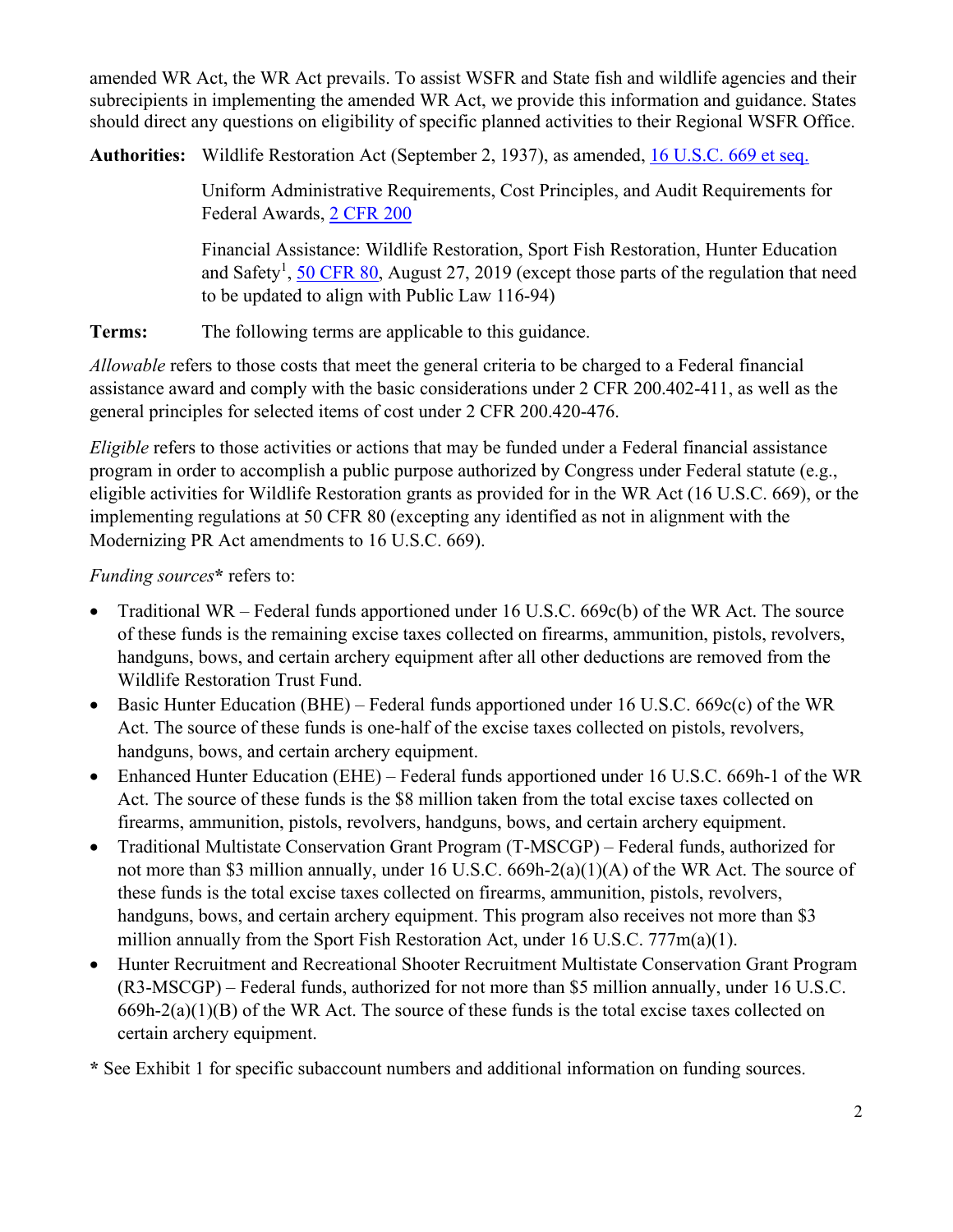<sup>1</sup>Note: The former title of 50 CFR 80, "Administrative Requirements, Pittman-Robertson Wildlife Restoration and Dingell-Johnson Sport Fish Restoration Acts" has not yet been updated on e-CFR or the WSFR Wiki.

*Public relations* refers to those activities dedicated to maintaining the image of the non-Federal entity (recipient or subrecipient) or maintaining or promoting understanding and favorable relations with the community, public at large, or any segment of the public (2 CFR 200.421(c)). This could include communicating with the public about specific activities or accomplishments resulting from WSFR projects, or communication and liaison necessary to keep the public informed on matters of public concern such as notices of funding opportunities. See Section C for additional information.

*R3* means, for the purposes of this guidance document, *hunter recruitment and recreational shooter recruitment* as defined in the Modernizing PR Act where it refers to any activity or project to recruit hunters and recreational shooters, including retention and reactivation (see Questions 14 and 16). States, or their stakeholders, may have a broader definition of R3 that constitutes their R3 programs or projects, but this guidance document uses the term "R3" to specifically refer to hunter recruitment and recreational shooter recruitment at 16 U.S.C. 669(a)(3), and those activities or projects that are eligible for BHE or EHE funding.

### **Guidance:**

### **A. GENERAL**

**1. What purpose does the Modernizing PR Act add to the WR Act?** The Modernizing PR Act specifically added one purpose to the WR Act, to "provide financial and technical assistance to the States for the promotion of hunting and recreational shooting." As a result, the purposes of the WR Act are to provide Federal financial assistance for wildlife-restoration projects, hunter/recreational shooter education projects, and projects for the promotion of hunting and recreational shooting.

**2. What is meant by the term "technical assistance" as part of the new purpose of the WR Act, as amended by the Modernizing PR Act?** Technical assistance is not specifically defined in 16 U.S.C. 669 or 50 CFR 80. Technical assistance can be considered the process by which an entity provides non-monetary support (i.e., expert advice) to another entity as part of the process of identifying specific needs or problems, and potential solutions or remedies to those needs or problems. This added purpose of the WR Act makes it clear that the Service can now provide "financial and technical assistance to the States for the promotion of hunting and recreational shooting."

**3. Did the Modernizing PR Act create any new or increased funding sources (excise taxes) under the WR Act?** No. The Modernizing PR Act broadened the activities eligible for funding and added a new program (R3-MSCGP) but did not establish any new or additional funding sources under the WR Act. The Wildlife Restoration Trust Fund continues to be funded from excise taxes on firearms, ammunition, pistols, revolvers, handguns, and archery equipment (see IRS Code at 26 U.S.C. §§ 4161(b) and 4181).

**4. Under the Modernizing PR Act the phrase "… any activity or project to recruit or retain hunters and recreational shooters…" is part of the definition for R3. Does this mean that ANY (all) activities or projects to recruit or retain hunters and recreational shooters are eligible, and their associated costs allowable, for funding?** No; see Question 5 for the distinction between eligible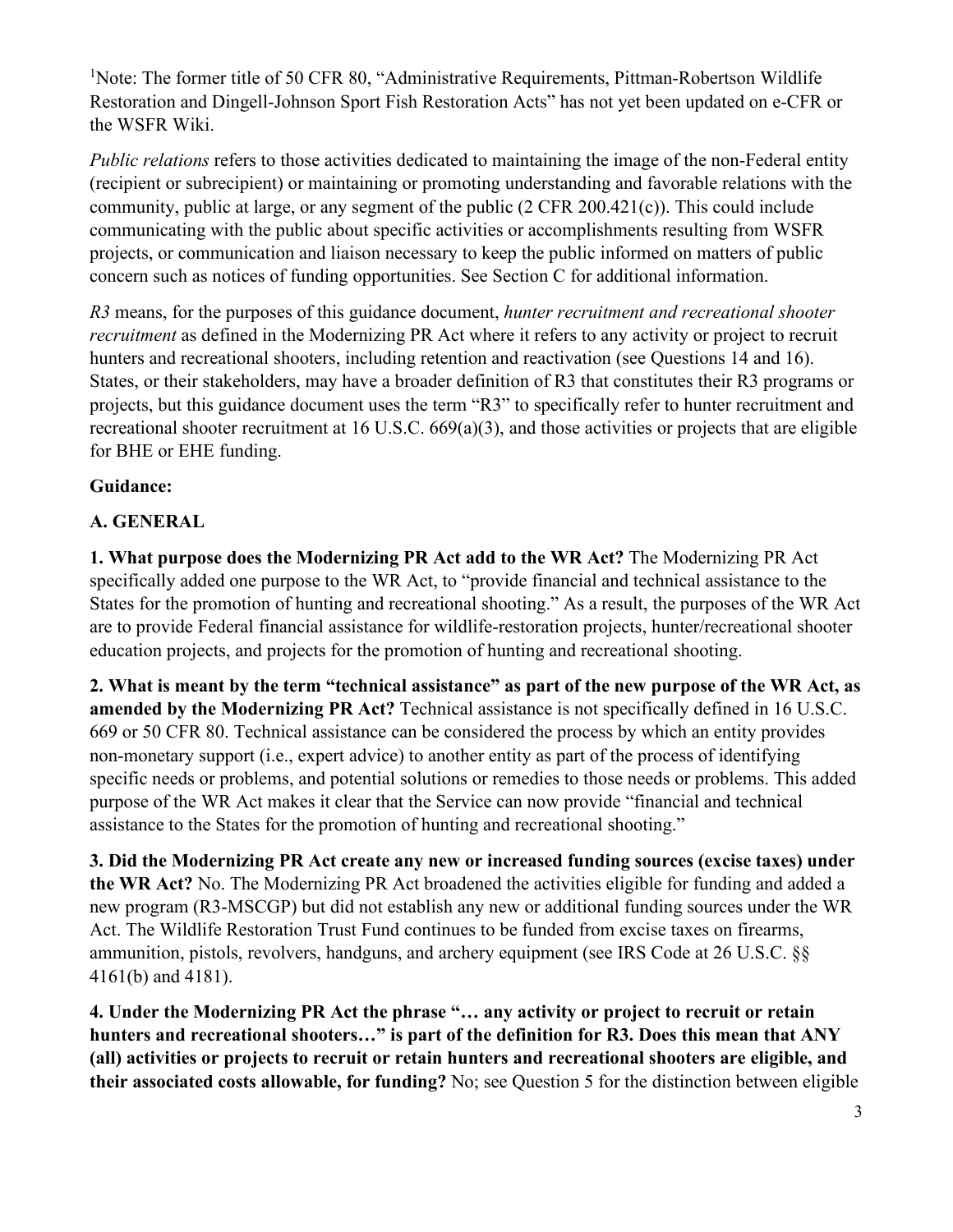and allowable. To be eligible under the Modernizing PR Act, the project statement and grant application must clearly link eligible activities or projects to the primary purposes of recruiting, retaining, and/or reactivating hunters or recreational shooters. However, to be eligible AND allowable, activities/projects also must follow all current laws, regulations, and guidance; cost principles under 2 CFR 200; and any other rules or standards fixed by the Secretary of the Interior, except for those identified as not yet in alignment with the amendments to 16 U.S.C. 669 enacted in 2019.

**5. What is the difference between eligible and allowable as it relates to the Modernizing PR Act, i.e., would all eligible activities or projects be allowable costs under a WSFR grant?** Both terms, eligible and allowable, must be considered for activities and items of costs proposed for funding as part of a Federal financial assistance award. The term **eligibility** refers to the broader types of general activities authorized under the WR Act or the implementing regulations at 50 CFR 80, and not the specific, individual items of cost that comprise the overall activity.

The term **allowability** speaks to the individual items of cost that may be charged for the fulfillment of eligible activities in an approved WSFR grant. These costs must meet the regulations and standards that govern Federal financial assistance, the Department of the Interior, and the Service, including the principles established by the Office of Management and Budget at 2 CFR 200. Three of the primary factors that affect whether costs are allowable are: being necessary and reasonable for the performance of the Federal award; conforming to limitations or exclusions set forth in the cost principles; and being adequately documented (2 CFR 200.403).

It is possible that eligible activities in grants funded under the WR Act (and in compliance with 50 CFR 80) could have specific, individual items of cost associated with the activity that are unallowable for funding under 2 CFR 200. For example, a State fish and wildlife agency has a public target range program (eligible activity) as part of its R3 program. As part of the approved grant, the agency charges the acquisition of a new truck and its use for staff travel throughout the State to project sites (allowable cost) to the grant. However, the agency may *not* charge staff's personal use of the truck to the grant, even if allowed by State laws/policies, as personal use of goods or services are unallowable costs under 2 CFR 200.445.

**6. Is there a requirement that a State has to spend a certain percentage of their BHE or EHE apportionment on R3 activities?** No. The Modernizing PR Act does not require States to spend any specific amount of their BHE and EHE apportioned funds under the WR Act on R3 activities, that is a State determination. Regarding funding spent for R3 projects or activities, WSFR will continue to assist States by providing technical assistance and collaborating on project design and approach to ensure that proposed activities are eligible for funding, substantial in character and design, and meet Federal compliance requirements.

**7. Which funding sources may be used for the new eligible activities under the Modernizing PR Act?** Eligible R3 activities, as defined by the Modernizing PR Act, may be funded with BHE, EHE, a combination of both BHE and EHE, or the R3-MSCGP. Allowable costs for eligible public relations activities/projects may be funded with Traditional WR, BHE, or EHE. Exhibit 1 provides a brief description, and the authorized uses, of each of the funding sources (and their respective subaccounts) under the WR Act.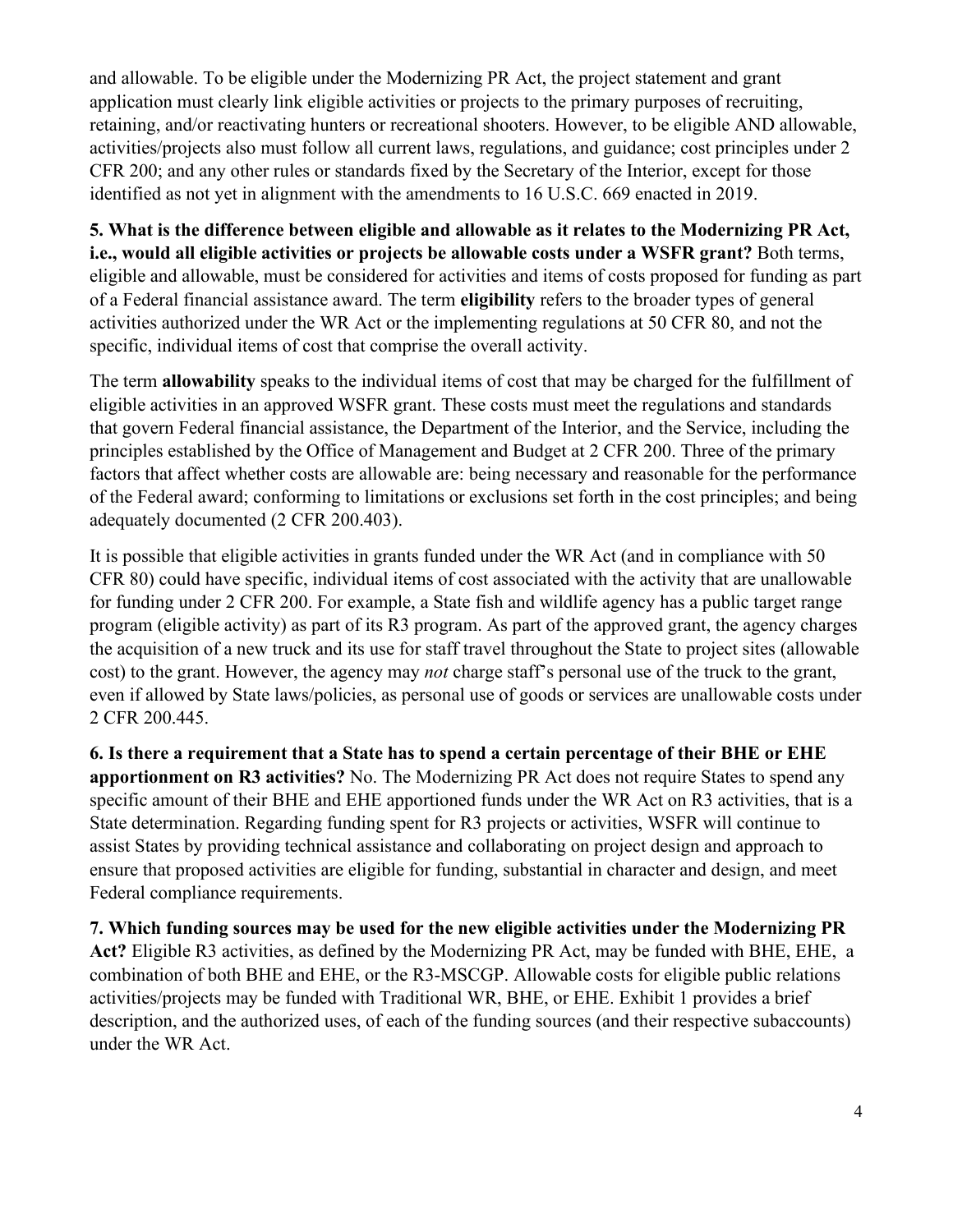**8. Can Traditional WR funds be used to fund R3 activities?** Yes, but only activities related to R3 that also are eligible under 50 CFR 80.50(a) may be funded with Traditional WR funds. Certain activities may be eligible for funding with Traditional WR, not because they meet the definition of R3, but because they are eligible as an activity listed under 50 CFR 80.50(a). Some examples include land acquisition for the purpose of providing public access for hunting and wildlife-oriented recreation; human dimensions activities focusing on the problems associated with restoring and managing wildlife for the benefit of the public; and promoting State Wildlife Management Areas (WMAs), which provide public access for hunting or other wildlife-oriented recreation. In contrast, an example of an R3 activity that could not be funded under Traditional WR would be a State's National Archery in the Schools Program (i.e., NASP). A State fish and wildlife agency is encouraged to consult their WSFR Regional Office with any questions they may have regarding which sources of funding may be used for specific R3 activities.

**9. Did the Modernizing PR Act change any cost-sharing or matching requirements for grants awarded under the WR Act?** No. Cost-sharing or matching requirements are unchanged for Traditional WR, BHE, or EHE-funded projects, and there are no match requirements for grants awarded under the Multistate Conservation Grant Program (100% Federal). Match requirements under the Target Practice and Marksmanship Training Support Act remain unchanged (see Exhibit 1).

**10. Were there any changes from the Modernizing PR Act to the funding of operation and maintenance activities on public target ranges?** Yes. The Modernizing PR Act amended the language for BHE in 16 U.S.C. 669g(b) to remove the requirement that operation and maintenance of public target ranges could only be funded when part of a State's hunter safety program. State fish and wildlife agencies may now fund operation and maintenance of public target ranges with either BHE or EHE funds, irrespective of being tied to a hunter safety program.

Although not a change due to the Modernizing PR Act, the WR Act allows for the use of Traditional WR funds for operation and maintenance of wildlife areas and resources. If a State agency constructs or acquires a public target range using BHE or EHE funds, or with funds from another source, Traditional WR funds may be used to fund operation and maintenance (not construction) of those public target ranges on land managed or controlled by the State agency as this is necessary to carry out the activities authorized by the WR Act (see 16 U.S.C. 669g(a) and 50 CFR 80.50(a)(7)).

**11. May a State fish and wildlife agency fund education activities or projects with a general outdoor or conservation focus, without a direct link to hunting or recreational shooting, as part of its eligible R3 program?** No. The Service, in its legal review of the Modernizing PR Act, has determined that activities or projects must directly support R3 activities in order to be eligible for funding. If there is no direct tie to R3 then those activities or projects are considered ineligible for funding, as they do not fulfill the purpose of the WR Act, as amended by the Modernizing PR Act. Determining if various outdoor and conservation education activities or projects (e.g., ATV use/safety, Camping 101, Safety in the Woods, Boating Safety for Hunters, Snowmobiles for Hunters 101) are eligible for grant funding will depend on the project statement and whether the State fish and wildlife agency has directly tied the project or activity to an eligible R3 purpose.

**12. Does a State fish and wildlife agency have to allocate costs charged to grants that include both eligible and ineligible R3 activities or projects?** Yes. The State fish and wildlife agency is still required, per 2 CFR 200.405, to allocate costs charged to a grant in accordance with the relative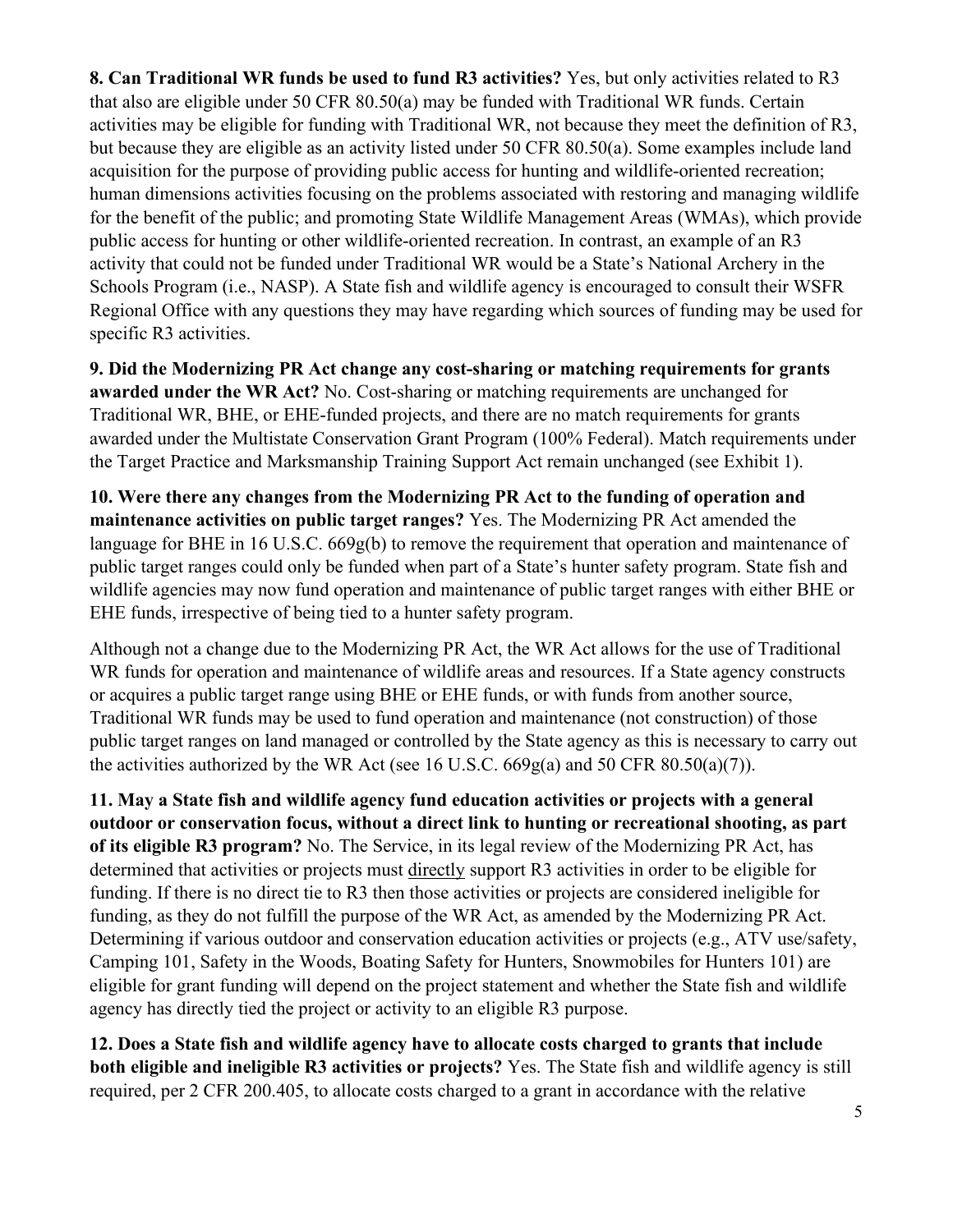benefits provided to the grant. If an overall activity or project has certain aspects that directly support R3 in the approved grant, then such costs may be charged to an R3 funding source. If the activity or project has other aspects that do not speak directly to R3 in the approved grant, then such costs must not be charged to an R3 funding source.

**13. Did the Modernizing PR Act have any impact related to eligible activities to increase participation in sport fishing and boating under the Sport Fish Restoration Act?** No. Prior to the Modernizing PR Act, activities to increase participation (recruit, retain, and reactivate) in sport fishing and boating were already eligible for funding under the Sport Fish Restoration Act – Outreach and Communications subprogram.

# **B. R3 (HUNTER RECRUITMENT AND RECREATIONAL SHOOTING RECRUITMENT)**

**14. Did the Modernizing PR Act further define hunter recruitment and recreational shooter recruitment beyond "any activity or project to recruit or retain hunters and recreational shooters?"** To help further define R3 activities or projects and give some examples for the types of activities that may be considered for R3 funding, the definition of the term at 16 U.S.C. 669a(3) was supplemented with a list of potential, eligible R3 purposes:

"(A) outreach and communications as a means—

(i) to improve communications with hunters, recreational shooters, and the general public with respect to hunting and recreational shooting opportunities;

(ii) to reduce barriers to participation in these activities;

(iii) to advance the adoption of sound hunting and recreational shooting practices;

(iv) to promote conservation and the responsible use of the wildlife resources of the United States; and

(v) to further safety in hunting and recreational shooting;

(B) providing education, mentoring, and field demonstrations;

(C) enhancing access for hunting and recreational shooting, including through range construction; and

(D) providing education to the public about the role of hunting and recreational shooting in funding wildlife conservation;"

**15. What are some examples of eligible activities/projects that may fall under the definition of R3 in the Modernizing PR Act?** Activities/projects are eligible if they are directly tied to the overall purpose and have objective(s) to recruit, retain, or reactivate hunters or recreational shooters. The following are some examples of activities/projects that could be eligible for funding as R3 (also see the [advisories](https://fawiki.fws.gov/pages/viewpage.action?pageId=117669889) published by WSFR's WR/HE Advisory Team for further clarification on some of these, or other, examples). The list is not all inclusive and is not intended to limit the ability of an agency to be innovative in approaches for R3.

- Informing and educating the public about hunting or recreational shooting programs or opportunities.
- Adding staff and infrastructure to improve access and increase participation at public target ranges.
- Translating or clarifying hunting and recreational shooting regulations in order to better inform and promote safe hunters and recreational shooters.
- Promoting accomplishments of WSFR-funded R3 activities.
- Offering guided and mentored hunts or guide services to hunters or recreational shooters (e.g., "Learn to Hunt" type programs).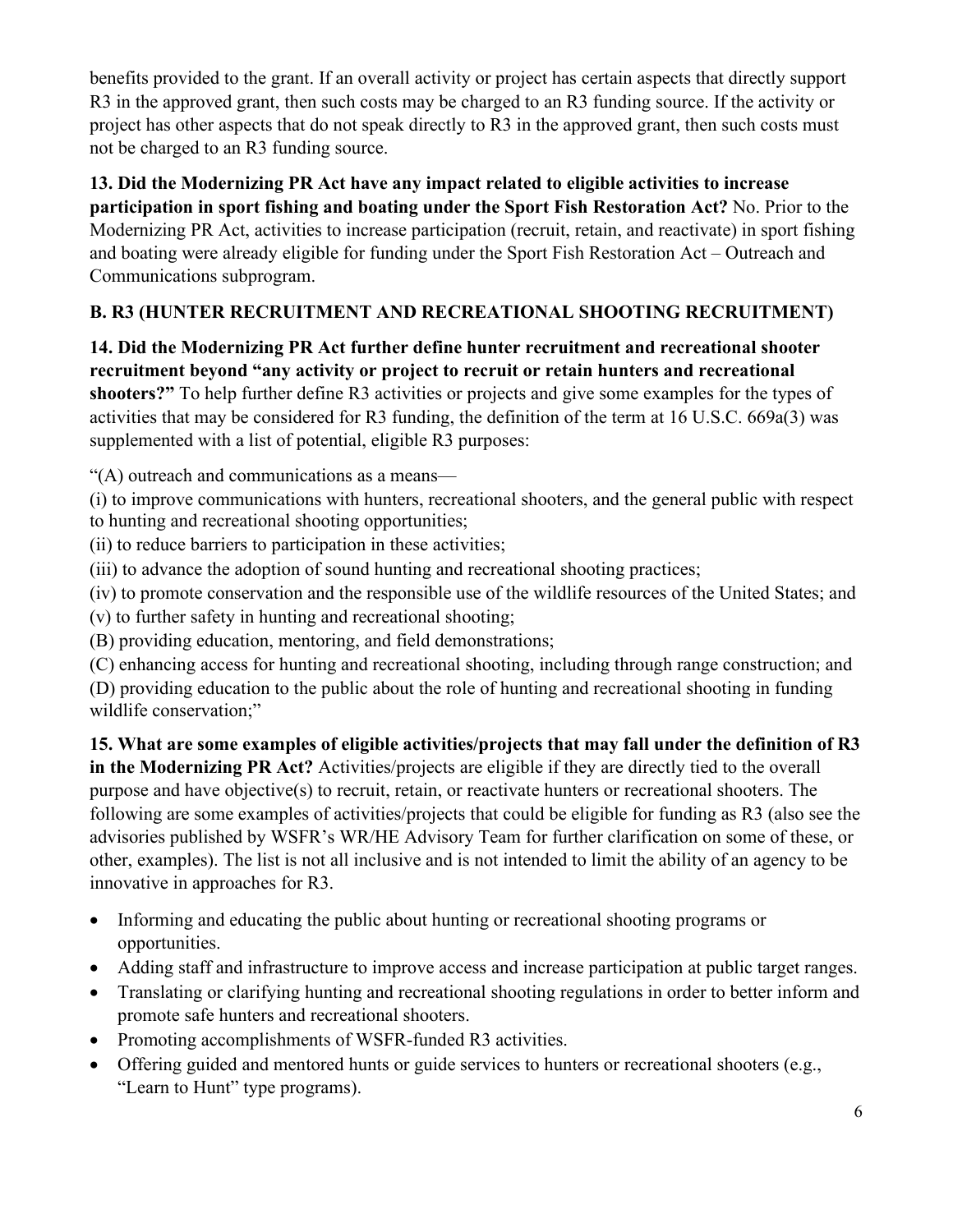- Create targeted, audience-specific marketing materials ("calls to action") to recruit hunters or recreational shooters (e.g., celebrity endorsements in commercials or ads).
- Create technological tools (e.g., mobile applications) to better inform hunters and recreational shooters.
- Discrete components or modules of a State Electronic Data System, including automated licensing systems, if directly tied to eligible R3 activities as opposed to law enforcement or revenue generating activities whose primary purpose is producing income.

**16. The Modernizing PR Act only specifies recruitment and retention, not reactivation. Are reactivation activities eligible?** Yes. The Service, in its legal review of the Modernizing PR Act, has determined that the definition does not limit the eligibility of reactivation activities; all three parts of "R3" are eligible. The definition itself includes "retain" as part of activities to recruit, and "reactivation" includes components of both recruitment and retention. Any eligible "hunter recruitment and recreational shooter recruitment" activities can include recruitment, retention, and/or reactivation.

**17. May a State fish and wildlife agency fund activities or projects that include using implements other than firearms and bows as part of an eligible R3 award?** Yes. In addition to firearms and bows, an eligible R3 activity or project can involve any other legal method of harvest or recreational shooting implement. State fish and wildlife agencies are encouraged to develop a well written project statement that describes how the implement directly supports R3.

**18. May a State fish and wildlife agency fund trapping or other forms of hunting activities as part of its eligible R3 program?** Yes. Trapping or other forms of hunting activities could be eligible if they directly relate back to eligible R3 purposes and objectives. A State fish and wildlife agency is encouraged to consult their WSFR Regional Office with any questions they may have regarding specific trapping activities or projects.

**19. What information should be included in a project statement(s) when applying for a grant with eligible R3 activities or projects?** While the Modernizing PR Act made R3 activities eligible for funding, it did not establish new criteria for how a State fish and wildlife agency must apply for grant funding. State fish and wildlife agencies must follow the requirements at 50 CFR 80.82 (CMS States follow 50 CFR 80.81) and the annual WR Notice of Funding Opportunity to craft a well written project statement. There are 13 required elements (information) that must be included in a project statement. While each element is equally important, WSFR relies heavily upon six of the elements (detailed below) in order to determine that a proposed project qualifies as substantial in character and design and may be approved for funding. A State fish and wildlife agency is encouraged to consult its WSFR Regional Office with any questions it may have regarding project statements.

**A. Need:** This section explains why the project is necessary and how it fulfills the purpose for which the WR Act, as amended by the Modernizing PR Act, was established by Congress. It identifies a particular R3 issue, problem, or opportunity facing the State and links it back to one of the purposes of the WR Act. For R3 activities or projects, one of the purposes in the WR Act is to provide financial and technical assistance to the States for the promotion of hunting and recreational shooting.

**B. Purpose:** This section states the desired outcome of the proposed project in rather general or abstract terms and must be based on the need. In the case of R3, the purpose of the project should be directly tied to the recruitment, retention, and/or reactivation of hunters or recreational shooters.

**C. Objective(s):** This section states the desired outputs of the proposed project in terms that are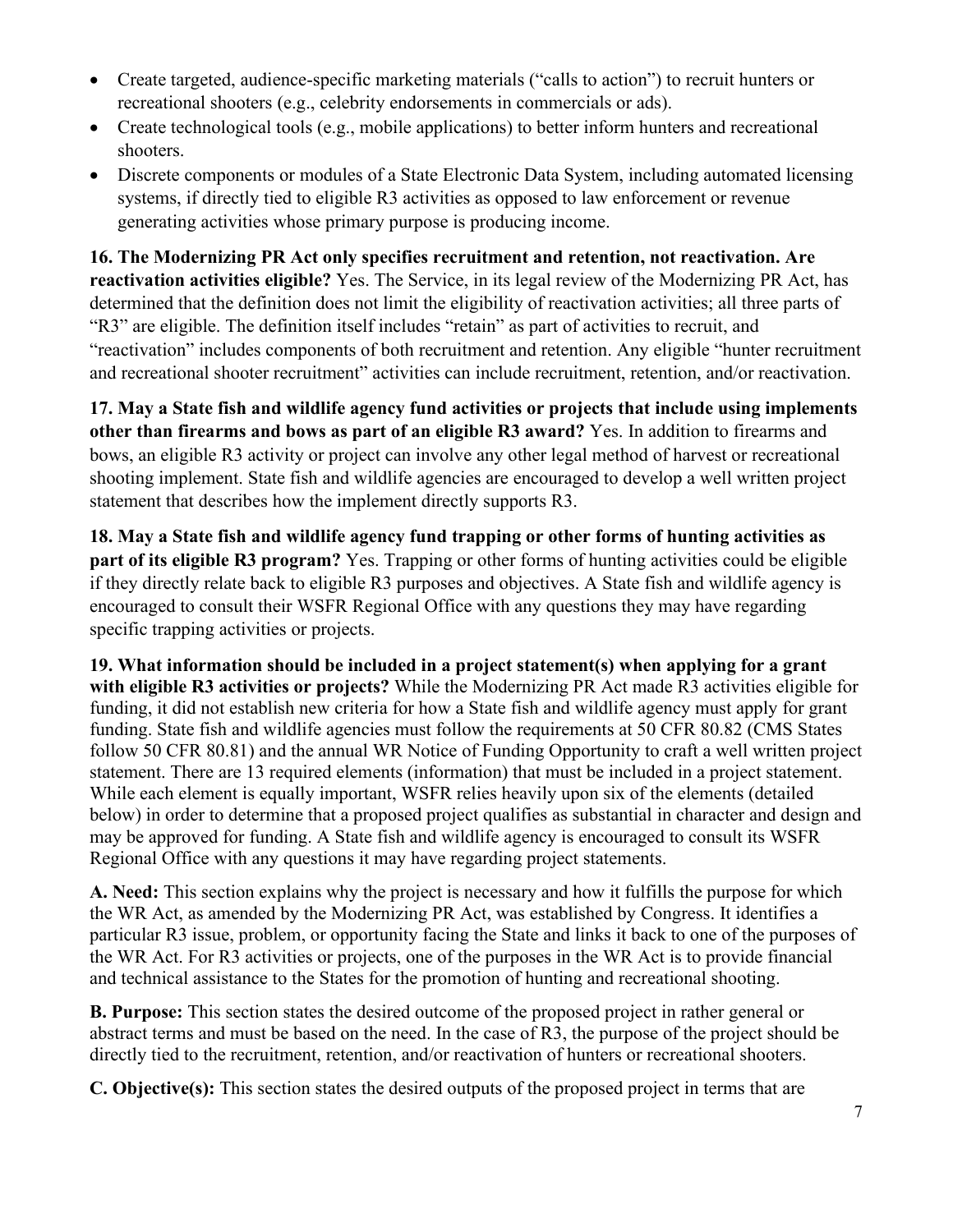specific and quantified and also must be based on the need. With the implementation of WSFR's Tracking and Reporting Actions for the Conservation of Species (TRACS) system, WSFR has adopted the use of TRACS standard objectives for its grant programs. These standard objectives may be found as part of the [TRACS Matrix.](https://wsfrtraining.fws.gov/mod/page/view.php?id=216&forceview=1) In the case of R3, eligible activities will most likely include, but not necessarily be limited to, standard objectives under the Outreach/Communication or Training/Education strategies found in the TRACS Matrix.

As part of entering project statement information into TRACS, the State fish and wildlife agency will select their grant objective(s) and then identify whether it pertains to R3 activities. This will allow TRACS to generate accurate and nationally consistent reports on WSFR-funded R3 grant accomplishments.

**D. Results and Benefits Expected:** This section describes the anticipated or expected results and benefits that may occur as a result of the project's successful implementation and completion of the planned R3 objectives.

**E. Approach:** This section describes the specific, detailed methods, actions, or activities that will be implemented to achieve the stated objectives. The approach section should be written at a level of detail to fully describe the actual work that is proposed for accomplishment. The level of detail should help to demonstrate that for R3 activities/projects, the State fish and wildlife agency is using sound design, appropriate procedures, and accepted practices/techniques (50 CFR 80.56(c)).

State fish and wildlife agencies are encouraged to utilize standards/practices that are accepted, tested, or used by the R3 community. In the case where a State fish and wildlife agency seeks to fund R3 activities or projects that are perhaps new, unconventional, or untested in their R3 effectiveness:

- State fish and wildlife agencies are encouraged to consider including an evaluation component as part of their approach to ensure the activity or project meets substantiality in character and design;
- Any evaluation component should be designed to determine whether the R3 activity is indeed effective at recruiting, retaining, and/or reactivating hunters and/or recreational shooters.
- Evaluation components may be included as an allowable cost for R3 grant funding.

**F. Budget Narrative:** This section provides for costs by project, budget category, and subaccount with additional narrative detail sufficient to show that the project is cost effective. The budget narrative should provide a brief general description of the costs that make up each budget category yet provide enough detail to demonstrate that the applicant has a financial plan for implementation of the proposed project/objectives. This section also allows for the State fish and wildlife agency to describe and list the estimated cost for any particular item of cost that requires the Service's prior approval (e.g., acquisition of general purpose equipment, participant support costs, etc.).

**20. May a State fish and wildlife agency use both BHE and EHE funds for an R3 activity in a single grant?** Yes. Federal funds apportioned under BHE and EHE may fund eligible R3 activities approved under a grant. For example, if a State implements a Learn to Hunt program as a form of R3 under one of its grants, it may choose to obligate Federal funds from BHE, EHE, or both to the approved grant.

States are reminded that BHE and EHE are separate subaccounts. Per Service Manual chapter 522 FW 17.5, if a grant includes funds from more than one subaccount, then States must certify and are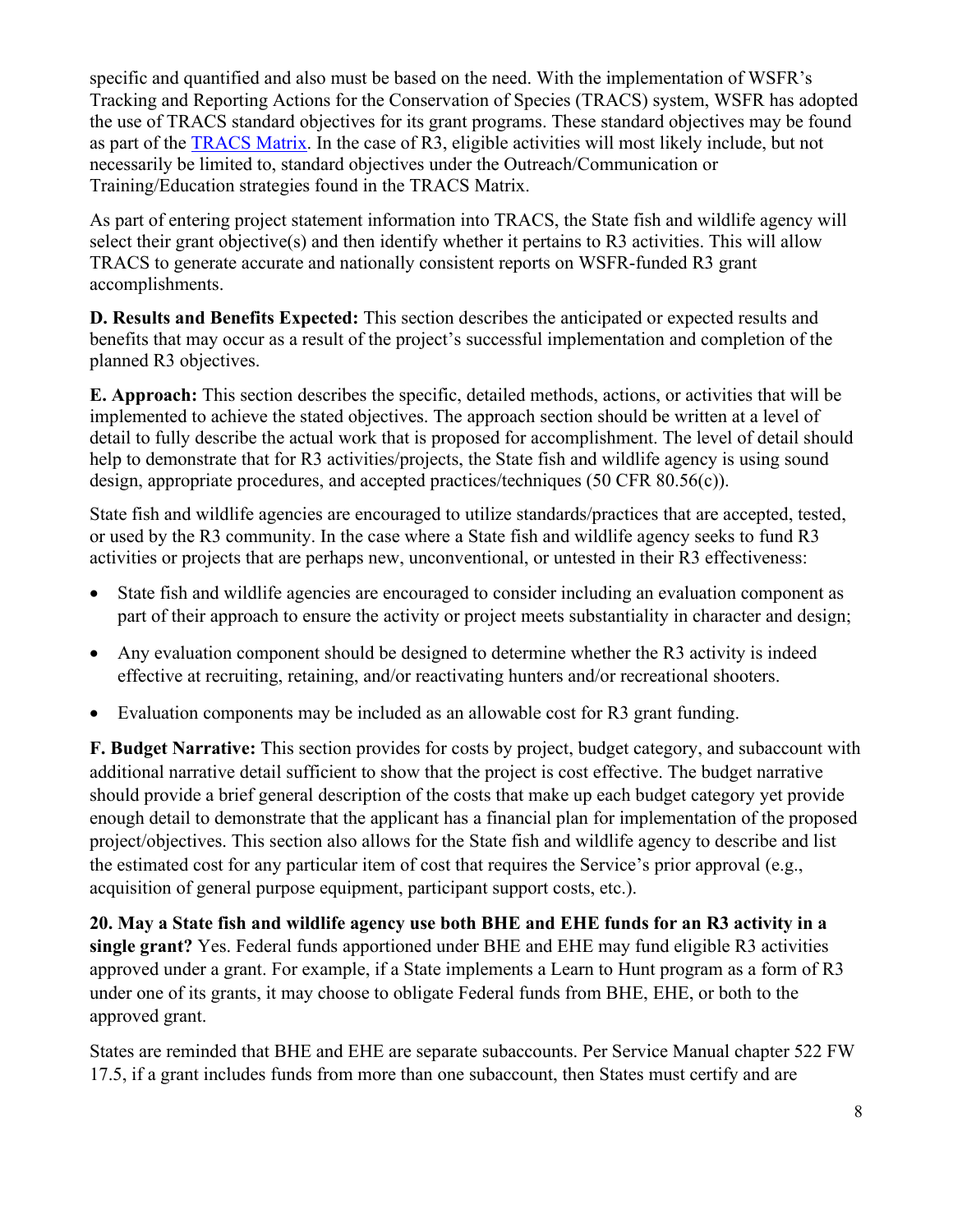accountable for cost data at the subaccount level. However, when documenting cost sharing or matching requirements, the State may consider BHE and EHE as a single subaccount (see 522 FW 17.6).

### **21. May a State fish and wildlife agency fund public target ranges as part of an R3 program?**

Yes. A State fish and wildlife agency may fund a public target range (as defined at 16 U.S.C. 669a(4)) as an eligible activity under its R3 program. The Modernizing PR Act clarified that public target range construction, operation, and maintenance can be part of the broader definition of R3 which is now eligible for funding under BHE and EHE.

However, a State fish and wildlife agency also may fund construction, operation, and maintenance of a public target range without a direct link to their R3 program. Operation and maintenance (not construction) of public target ranges is eligible for funding under Traditional WR, BHE, and EHE (see Question 10). Acquiring land for, constructing or expanding public target ranges are eligible activities using the 90/10/5 funding alternative created by the Target Practice and Marksmanship Training Support Act (see [Interim Guidance\)](https://fawiki.fws.gov/display/WTK/Director%27s+Orders-Rules-Policy-Interim+Guidance?preview=/5931146/119406618/WSFR%20Interim%20Guidance%20Implementing%20PL%20116-17.pdf). State fish and wildlife agencies are encouraged to consult their WSFR Regional office with any questions that they may have regarding funding sources for the construction and expansion of public target ranges, as well as operation and maintenance. (Also see: [Public Target Range Funding Reference.](https://fawiki.fws.gov/pages/viewpage.action?pageId=117669889&preview=/117669889/143491079/Funding%20public%20target%20ranges_20Aug2020.pdf))

**22. May a State fish and wildlife agency enter into third-party agreements (contracts or subawards) in order to fulfill approved R3 grant objectives?** Yes. State fish and wildlife agencies may choose to fulfill their grant objectives directly or they may choose to enter into agreements with third-party entities to fulfill the grant objectives (see [Best Management Practices for Third-Party](https://fawiki.fws.gov/display/WTK/Director%27s+Orders-Rules-Policy-Interim+Guidance?preview=/5931146/119406617/Signed%20Memo%20for%20Third-Party%20Agreement%20BMP%20Update.pdf)  [Agreements\)](https://fawiki.fws.gov/display/WTK/Director%27s+Orders-Rules-Policy-Interim+Guidance?preview=/5931146/119406617/Signed%20Memo%20for%20Third-Party%20Agreement%20BMP%20Update.pdf). The Modernizing PR Act had no effect on this allowability.

State fish and wildlife agencies are reminded that subawarding or contracting out any work under a Federal grant must be described in the project statement and approved in the grant. State fish and wildlife agencies must make case-by-case determinations whether each agreement they make for the disbursement of Federal funds casts the party receiving the funds in the role of a subrecipient or a contractor. In the case of subawards, the terms and conditions of the grant flow down via subaward agreements to subrecipients unless specifically indicated otherwise by Federal regulations or the terms and conditions of the grant (2 CFR 200.101(b)(2)).

**23. May a State fish and wildlife agency fund activities to publish, print, translate, and disseminate State hunting laws, regulations, and orders as part of its R3 program?** Yes. As defined in the Modernizing PR Act, R3 includes outreach and communications as a means to reduce barriers to participation in R3 activities or to advance the adoption of sound hunting and recreational shooting practices. WSFR considers educating and informing hunters and recreational shooters about State hunting/shooting laws, regulations, and orders as eligible activities. As an R3 activity this is considered a process by which a State fish and wildlife agency removes barriers to the public's understanding of existing regulations and seeks to help create more informed, educated, and safe/responsible hunters or recreational shooters.

WSFR considers the process of formally developing, adopting, implementing, and enforcing State hunting laws, regulations, and orders to be law enforcement. As such these activities continue to be ineligible for funding under the WR Act. State fish and wildlife agencies are encouraged to consult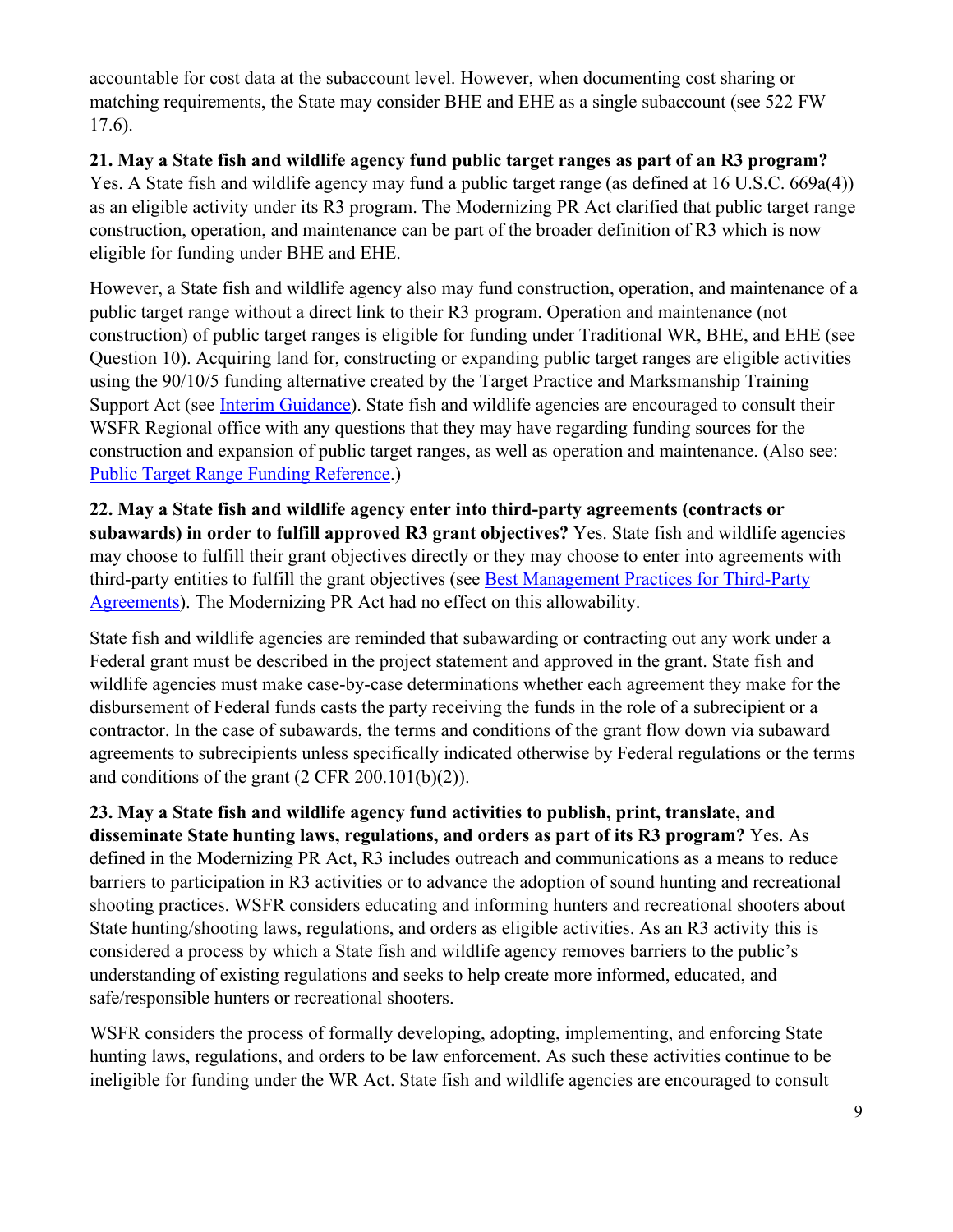their WSFR Regional office with any questions that they may have regarding the R3 eligibility of publishing, printing, and disseminating State hunting laws, regulations, and orders.

**24. May a State fish and wildlife agency fund an R3 activity/project that involves species other than wild birds or mammals?** Yes. R3 activities/projects funded with BHE or EHE are not limited to only species of wild birds or mammals, unlike species management activities/projects funded with Traditional WR. A State fish and wildlife agency may fund an R3 activity/project, with the direct intent of increasing participation in hunting or recreational shooting using R3 eligible implements/methods (see Question 17), that involves species other than wild birds and mammals. These activities are eligible as long as the target species is under the control and management authority of the State fish and wildlife agency, and irrespective of whether a hunting license is or is not required to legally take the species.

**25. May a State fish and wildlife agency apply the 90/10/5 funding alternative, created by the Target Practice and Marksmanship Training Support Act for acquiring land for, constructing, and expanding public target ranges, to other R3 activities?** No. The 90/10/5 alternative is specifically authorized for use only in acquiring land for, constructing, or expanding a public target range. If a State, as part of its R3 program, seeks to acquire land for, construct, or expand a public target range, then the State could use traditional BHE or EHE funds, or any of the funding sources allowed for the 90/10/5 alternative, for those activities. All other eligible R3 activities must be funded with either BHE, EHE, or both.

# **C. PUBLIC RELATIONS AND ADVERTISING**

**26. May public relations costs related to eligible activities be allowable for funding under the WR Act?** Yes. The Modernizing PR Act removed public relations as a prohibited activity for funding under the WR Act; however, only certain public relations costs are allowable. Under 2 CFR 200.421(d), public relations costs are specifically listed as allowable costs for communications with the public and press which pertain to specific activities or accomplishments resulting from performance of the grant or are necessary to keep the public informed of matters of public concern. A State fish and wildlife agency must develop a well-written project statement that describes how proposed public relations activities are necessary and reasonable to fulfill the objectives of the grant. Public relations activities designed solely to promote a State fish and wildlife agency, without any direct link back to the fulfillment of grant objectives, remain unallowable. Because of the complexities surrounding public relations costs, we encourage State fish and wildlife agencies to consult their WSFR Regional Office with any questions they may have regarding questions on eligibility.

**27. What are some examples of eligible public relations activities?** For activities to be eligible, they must benefit the overall objective(s) of the approved grant. The following are examples of some public relations activities or projects that could be eligible for funding:

- Communicating and publicizing current and previously-funded Traditional WR, BHE, EHE activities and accomplishments.
- Developing, designing, and managing sections of the State fish and wildlife agency's website that are directly related to activities funded under the WR Act (e.g., research, monitoring, inventory, land acquisition, R3 and hunter or shooter education, or wildlife species or habitat accomplishments).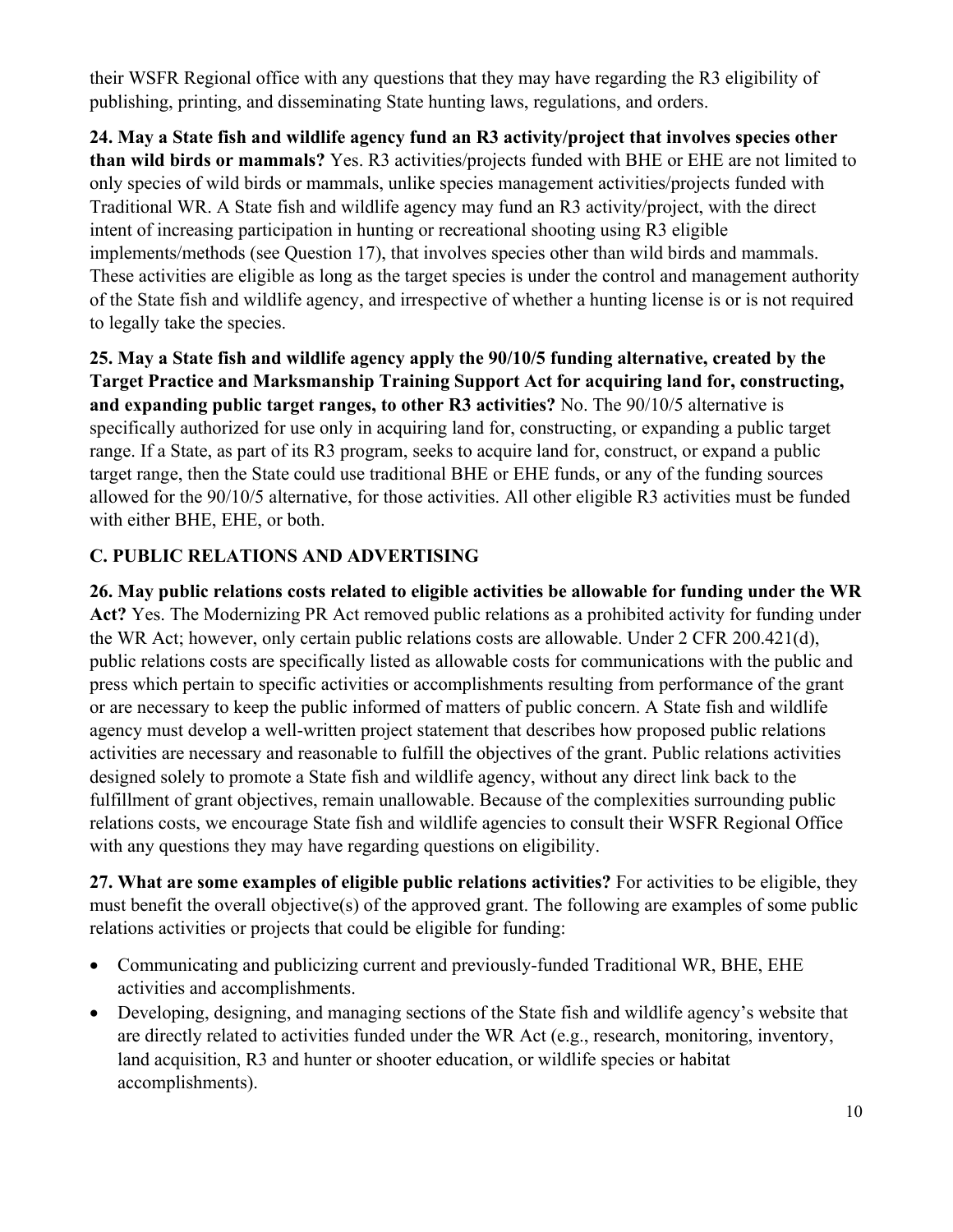• Producing press releases and media relations that promote a State fish and wildlife agency's efforts funded under the WR Act in order to inform and educate hunters, recreational shooters, and the general public about the role of hunting and recreational shooting in funding wildlife conservation.

**28. Are advertising costs allowable in a WR grant and can you provide some examples of eligible activities?** Under 2 CFR 200.421(b), only certain advertising costs are allowable and may be charged to a WR grant. Both advertising and public relations are forms of communication with a target audience and may be treated as direct or indirect costs. Advertising, a component of marketing, refers to the costs of advertising media (e.g., television, radio, electronic transmittals, newspaper, social media, and radio) and associated administrative costs, and is focused around announcements (messaging or imagery) targeting programs, products, or activities offered by a State fish and wildlife agency. In contrast, public relations are activities dedicated to maintaining the image of a State fish and wildlife agency (or subrecipient) or maintaining or promoting favorable relations with the community or public. (See Questions 26-27 for information on allowable versus unallowable public relations costs.)

The only allowable advertising costs that may be charged to a WR grant are those costs solely for:

- The recruitment of personnel required by the State fish and wildlife agency (or its subrecipient) for the performance of the grant;
- The procurement of goods and services for, and the disposal of surplus materials acquired in, the performance of the grant;
- Program outreach or other purposes necessary to meet the requirements of the grant.

A wide variety of advertising/marketing activities may be eligible for funding under WR grants and will depend on each individual project statement and whether the State fish and wildlife agency can directly tie the purpose, objectives, and approach to eligible activities. Some R3 examples include:

- Advertising to hire personnel for, or to support or announce, a State fish and wildlife agency's R3 program.
- Advertising or posting bids for procuring goods or services for a State fish and wildlife agency's R3 program.
- Conducting market research to determine the best target audience(s) for an R3 campaign.
- Digital advertising campaigns to educate and inform target audience groups (e.g., new firearm owners or lapsed hunting license buyers) to recruit, retain, or reactivate hunters or recreational shooters (but not to promote buying a license, which would be ineligible). Educational or targeted ads that provide information on locations where licenses are sold or link to a state's licensing system as an effort to reduce barriers to participation in hunting and/or recreational shooting activities.
- Properly allocated costs for the advertisement of an approved R3 event/activity to a target audience or the general public (e.g., Becoming an Outdoors Woman, National Hunting and Fishing Day, Waterfowl Hunting 101, etc.).
- Advertising a State fish and wildlife agency's WMAs or public target ranges as part of the agency's R3 program to publicize access for recreational shooting.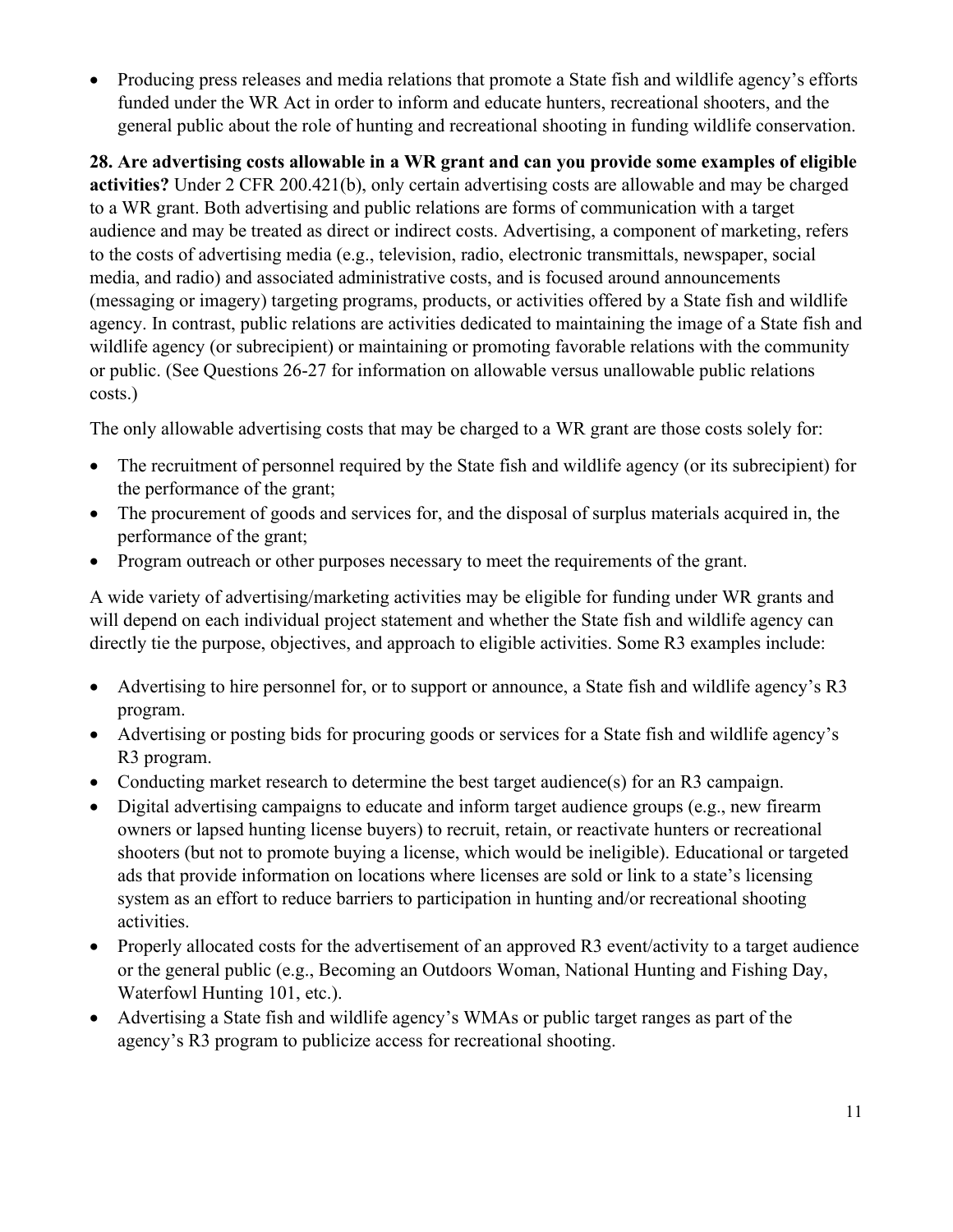### **D. MULTISTATE CONSERVATION GRANT PROGRAM (MSCGP)**

**29. What changes did the Modernizing PR Act make to the MSCGP?** In addition to the existing \$3 million annually dedicated to the Traditional MSCGP (T-MSCGP) the Modernizing PR Act makes available to the Secretary of the Interior, from the existing Wildlife Restoration Account, not more than \$5 million annually, to be used exclusively for competitively awarding R3 grants that promote a national hunting and shooting sport recruitment program, including related communication and outreach activities. These additional grants will be cited as the "R3 Multistate Conservation Grant Program" (R3-MSCGP). The funds come from the authority at 26 U.S.C. 4161 of the IRS code of 1986 ((b) Bows and arrows, etc.).

**30. Who may receive Federal funding for projects under the new R3-MSCGP?** Eligible recipients are the same entities that may apply for Federal funding under the T-MSCGP: a State or a group of States; the Service, State, or a group of States for the purpose of carrying out the National Survey of Fishing, Hunting, and Wildlife-Associated Recreation; and nongovernmental organizations (NGOs). Projects are eligible for funding if they benefit at least: a) 26 States; b) a majority of the States in a region of the Service; or c) a regional association of State fish and wildlife agencies.

**31. Did the Modernizing PR Act change the criteria for activities that may not be funded with MSCGP funds?** Yes. The Modernizing PR Act expanded the restriction that "a grant under this section shall not be used, in whole or in part, for an activity, project, or program that promotes or encourages opposition to the regulated hunting or trapping of wildlife" to include "or to recreational shooting activities." Applicants are required to submit a fishing/hunting/recreational shooting activities certification as part of their grant application package (see MSCGP Notice of Funding Opportunity (NOFO) for additional information).

**32. How will eligible grantees receive notification about applying for funding under the new R3- MSCGP?** WSFR will administer the new R3-MSCGP in a similar fashion as the T-MSCGP. WSFR publishes a single, annual NOFO for the MSCGP. The NOFO will provide information concerning grant application requirements including submission information and deadlines for applications for both T-MSCGP and R3-MSCGP. More information may be obtained by visiting the [AFWA website.](https://www.fishwildlife.org/afwa-informs/multi-state-conservation-grants-program)

**33. Who determines which R3-MSCGP grant applications will be approved for funding?** The Secretary of the Interior may make grants for both MSCGPs only for projects identified on a priority list of wildlife restoration projects. AFWA reviews submitted applications and submits a priority list of applications to the Assistant Director for WSFR. The Assistant Director then recommends the priority list to the Service Director, for approval.

**34. Does the Modernizing PR Act require the Service to review and evaluate the effects of funds made available for the R3-MSCGP?** Yes. The Modernizing PR Act requires the Service to submit a report describing the results of the review and evaluation of funds made available for the R3-MSCGP on funds available for wildlife conservation. These reviews and reports are required no later than 10 years (by December 20, 2029) after the date of enactment of the Modernizing PR Act. Such reports must be submitted to the Committee on Environment and Public Works of the Senate and the Committee on Natural Resources of the House of Representatives.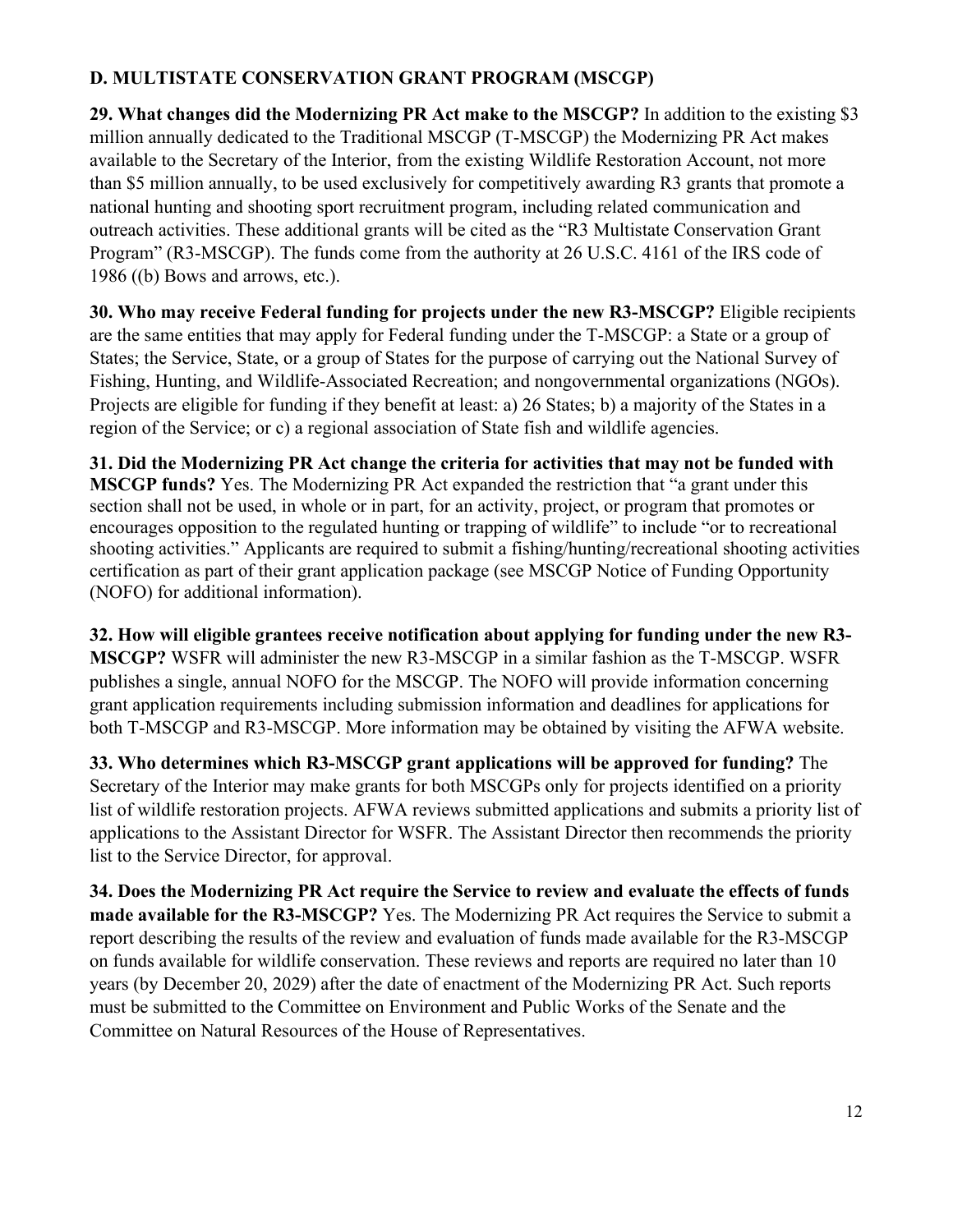#### **Traditional Wildlife Restoration (Traditional WR)**



16 U.S.C. 669c(b)

*Source of Funds*: Remaining excise taxes collected on firearms, ammunition, pistols, revolvers, handguns, bows, quivers, broadheads, arrows, & points after all other deductions.

#### *Authorized Uses*: Apportioned funds may be used for the following: (1)*Traditional WR (Subaccount 5222)*

• Wildlife restoration activities described at 50 CFR 80.50(a).

#### (2)*Public Target Range – WR (Subaccount 5252)*

• States may allocate not more than 10% of their current FY Traditional WR apportionment to be combined with funds under *Subaccount 5241* for acquiring land for, expanding, or construction of public target ranges (see 16 U.S.C. 669h-1(a)(3)).

### *Lifespan of Funds*:

*Traditional WR*: 2 years. *Public Target Range – WR*: 5 years.

### *Match Requirements*:

*Traditional WR*: 75/25. *Public Target Range – WR*: 90/10.

*Reverted Funds*: Returned to the Service to carry out the Migratory Bird Conservation Act.

### **Basic Hunter Education & Safety Subprogram (BHE)**



16 U.S.C. 669c(c)

*Source of Funds*: ½ of the excise taxes collected only on pistols, revolvers, handguns, bows, quivers, broadheads, arrows, & points.

*Authorized Uses*: Apportioned funds may be used for the following: (1)*BHE (Subaccount 5221)*

- Hunter safety programs and O&M of public target ranges (see 16 U.S.C. 669g(b)(1) / 50 CFR 80.50(b)).
- Hunter recruitment and recreational shooter recruitment activities (see 16 U.S.C. 669c(c)(4)).

### (2)*Traditional WR (Subaccount 5222)*

- Wildlife restoration activities described at 50 CFR 80.50(a).
- (3)*Public Target Range – BHE (Subaccount 5251)*
- Acquiring land for, expanding, or constructing public target ranges (see 16 U.S.C. 669g(b)(2)).

### *Lifespan of Funds*:

*BHE*: 2 years. *Traditional WR*: 2 years. *Public Target Range – BHE*: 5 years.

#### *Match Requirements*:

*BHE*: 75/25. *Traditional WR*: 75/25. *Public Target Range – BHE*: 90/10.

*Reverted Funds*: Returned to the Service to carry out the Migratory Bird Conservation Act.

### **Enhanced Hunter Education & Safety Program (EHE)**



<sup>16</sup> U.S.C. 669h-1(a)(1)

*Source of Funds*: \$8 million from the total excise taxes collected on firearms, ammunition, pistols, revolvers, handguns, bows, quivers, broadheads, arrows, & points.

*Authorized Uses*: Apportioned funds may be used for the following: (1)*EHE (Subaccount 5231)*

• Activities listed at 16 U.S.C. 669h-1(a)(1)(A) / 50 CFR 80.50(c), to include hunter recruitment and recreational shooter recruitment activities.

#### (2)*Public Target Range – EHE (Subaccount 5241)*

• Acquiring land for, expanding, or constructing public target ranges (see 16 U.S.C. 669h-1(b-c).

### *Lifespan of Funds*:

*EHE*: 1 year. *Public Target Range – EHE*: 5 years.

*Match Requirements*: *EHE*: 75/25. *Public Target Range – EHE*: 90/10.

*Reverted Funds*: Reapportioned (as Traditional WR funds) the following year.

*Important Note*: If a State uses all of its BHE funds for activities listed at 16 U.S.C. 669g(b), then that State may use its EHE funds for any purpose authorized under the Wildlife Restoration Act.